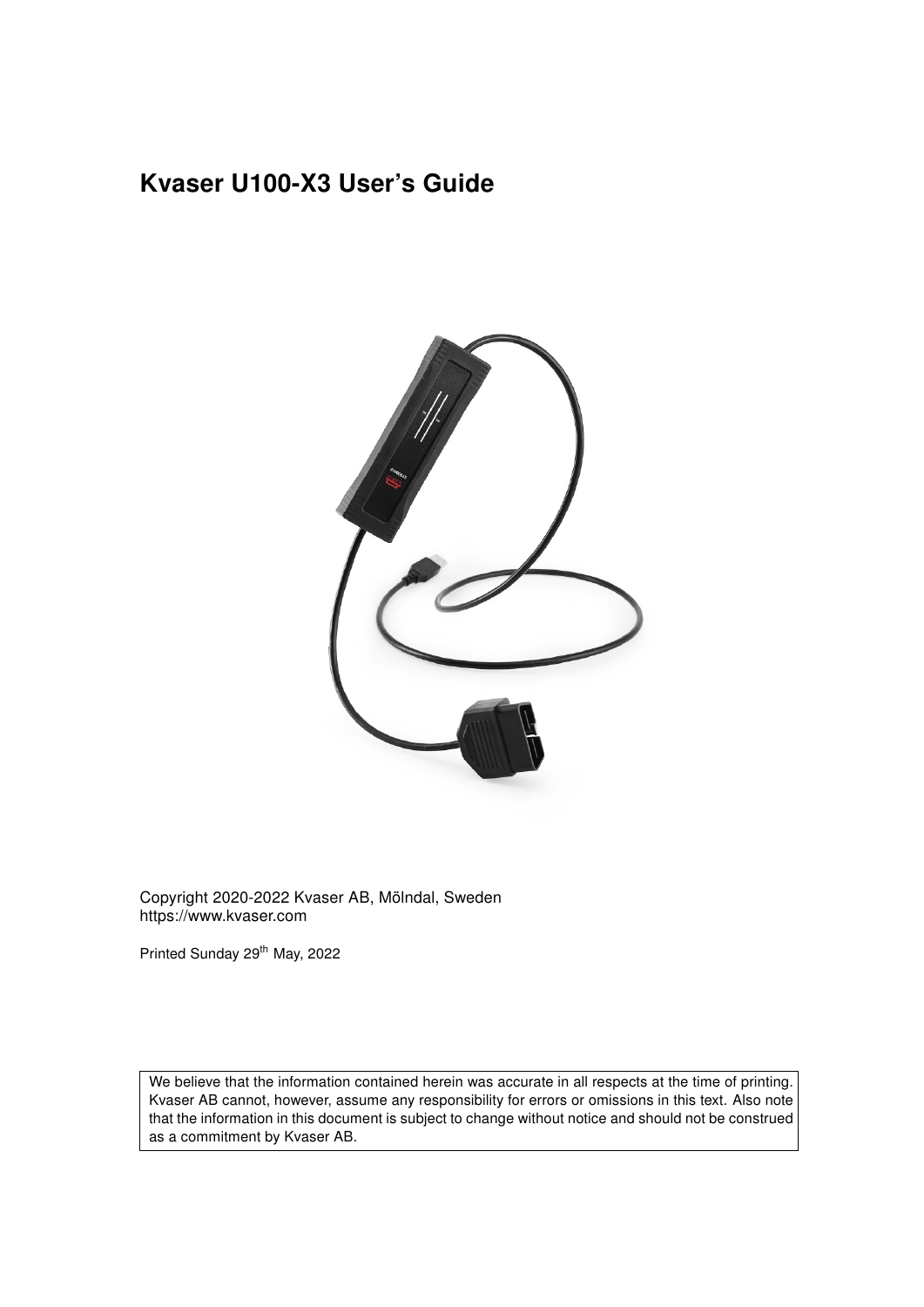(This page is intentionally left blank.)

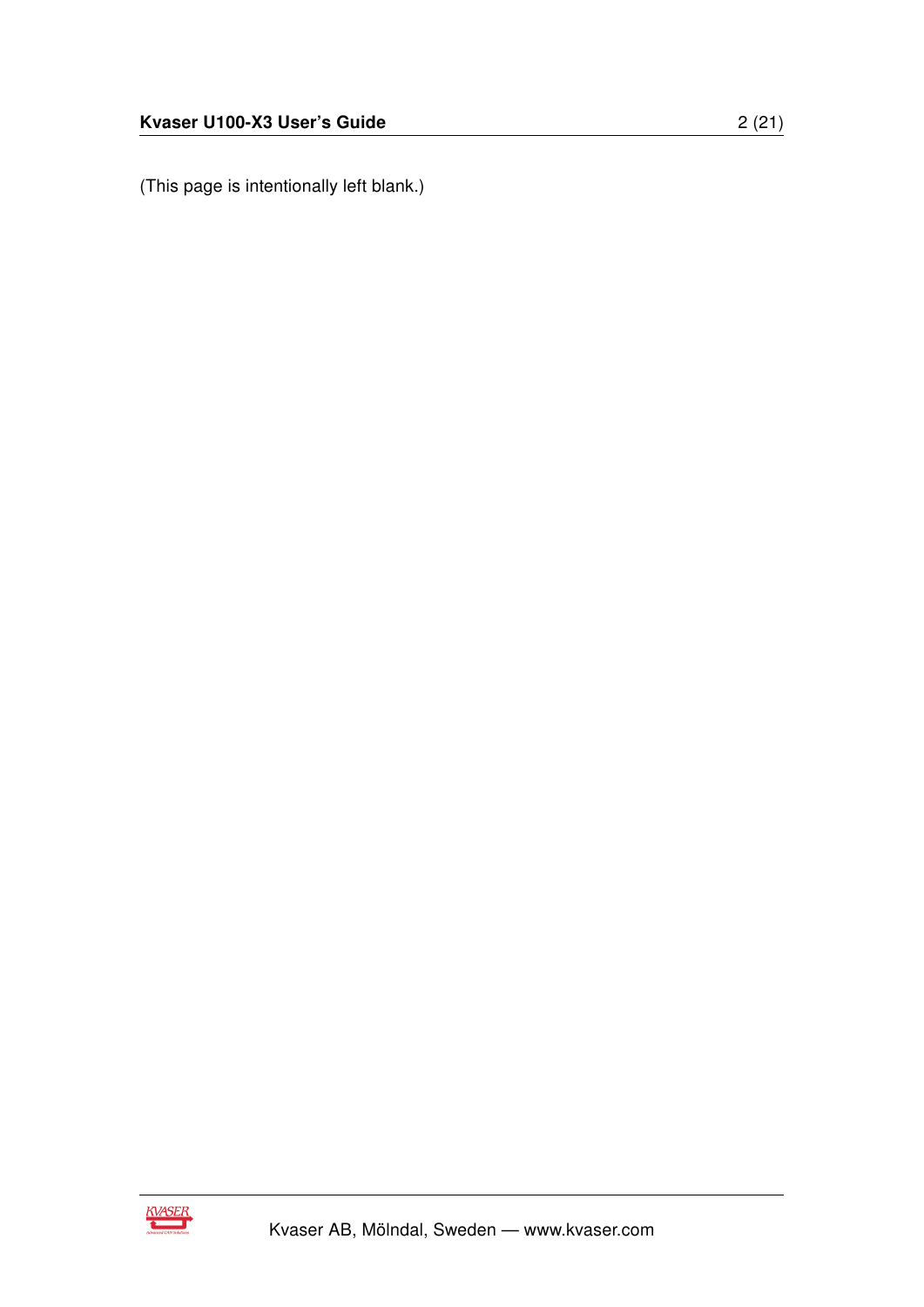# **Contents**

| 1.             |                                 | <b>About this manual</b>                                                                                                                                                                                                                                                                                                                                                                                                                                         | 4                                                            |
|----------------|---------------------------------|------------------------------------------------------------------------------------------------------------------------------------------------------------------------------------------------------------------------------------------------------------------------------------------------------------------------------------------------------------------------------------------------------------------------------------------------------------------|--------------------------------------------------------------|
| $\mathbf{2}$   | 2.1<br>$2.2\phantom{0}$         | <b>Introduction</b>                                                                                                                                                                                                                                                                                                                                                                                                                                              | 5<br>5<br>6                                                  |
| 3              | 3.1<br>3.2<br>3.3<br>3.4        | Kvaser U100-X3 hardware                                                                                                                                                                                                                                                                                                                                                                                                                                          | $\overline{7}$<br>$\overline{7}$<br>$\overline{7}$<br>8<br>9 |
|                | 3.5<br>3.6<br>3.7<br>3.8<br>3.9 | Power supply research research resources in the supply research resources in the supply of the supply of the supply of the supply of the supply of the supply of the supply of the supply of the supply of the supply of the s<br>Interface mode recover and contact the contract of the contract of the contract of the contract of the contract of the contract of the contract of the contract of the contract of the contract of the contract of the contrac | 9<br>10<br>11<br>13<br>14                                    |
| 4              |                                 | Troubleshooting                                                                                                                                                                                                                                                                                                                                                                                                                                                  | 15                                                           |
| 5              | 5.1<br>5.2                      | <b>Safety Instructions</b>                                                                                                                                                                                                                                                                                                                                                                                                                                       | 16<br>16<br>16                                               |
| 6              |                                 | <b>Disposal and Recycling Information</b>                                                                                                                                                                                                                                                                                                                                                                                                                        | 17                                                           |
| $\overline{7}$ | 7.1<br>7.2<br>7.3               | <b>Legal Acknowledgements</b>                                                                                                                                                                                                                                                                                                                                                                                                                                    | 18<br>18<br>19<br>20                                         |
| 8              |                                 | <b>Document Revision History</b>                                                                                                                                                                                                                                                                                                                                                                                                                                 | 21                                                           |

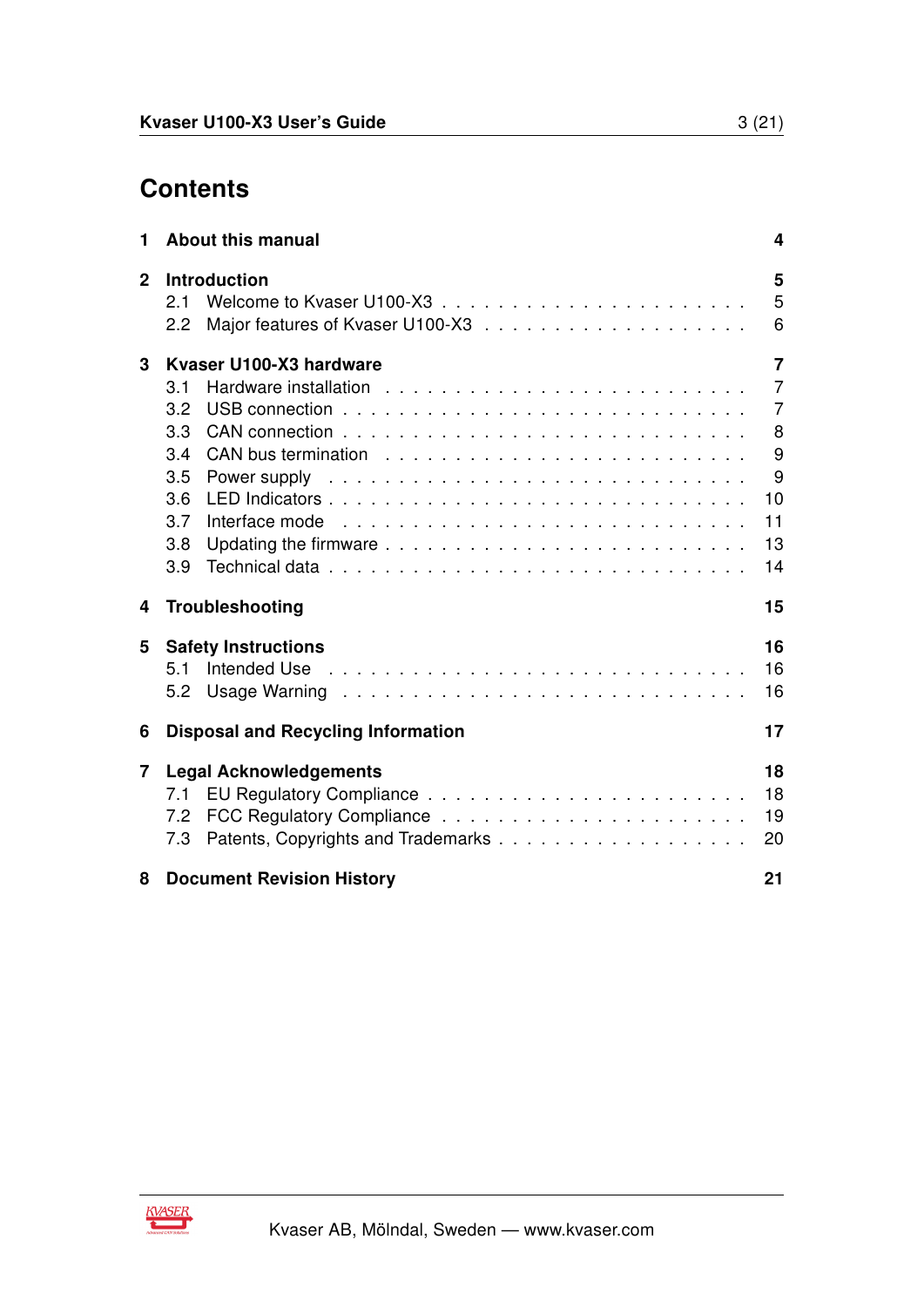## <span id="page-3-0"></span>1 About this manual

This manual is intended for Kvaser U100-X3 users. This document contains a description of the hardware's properties and general instructions for connecting the device to a computer.

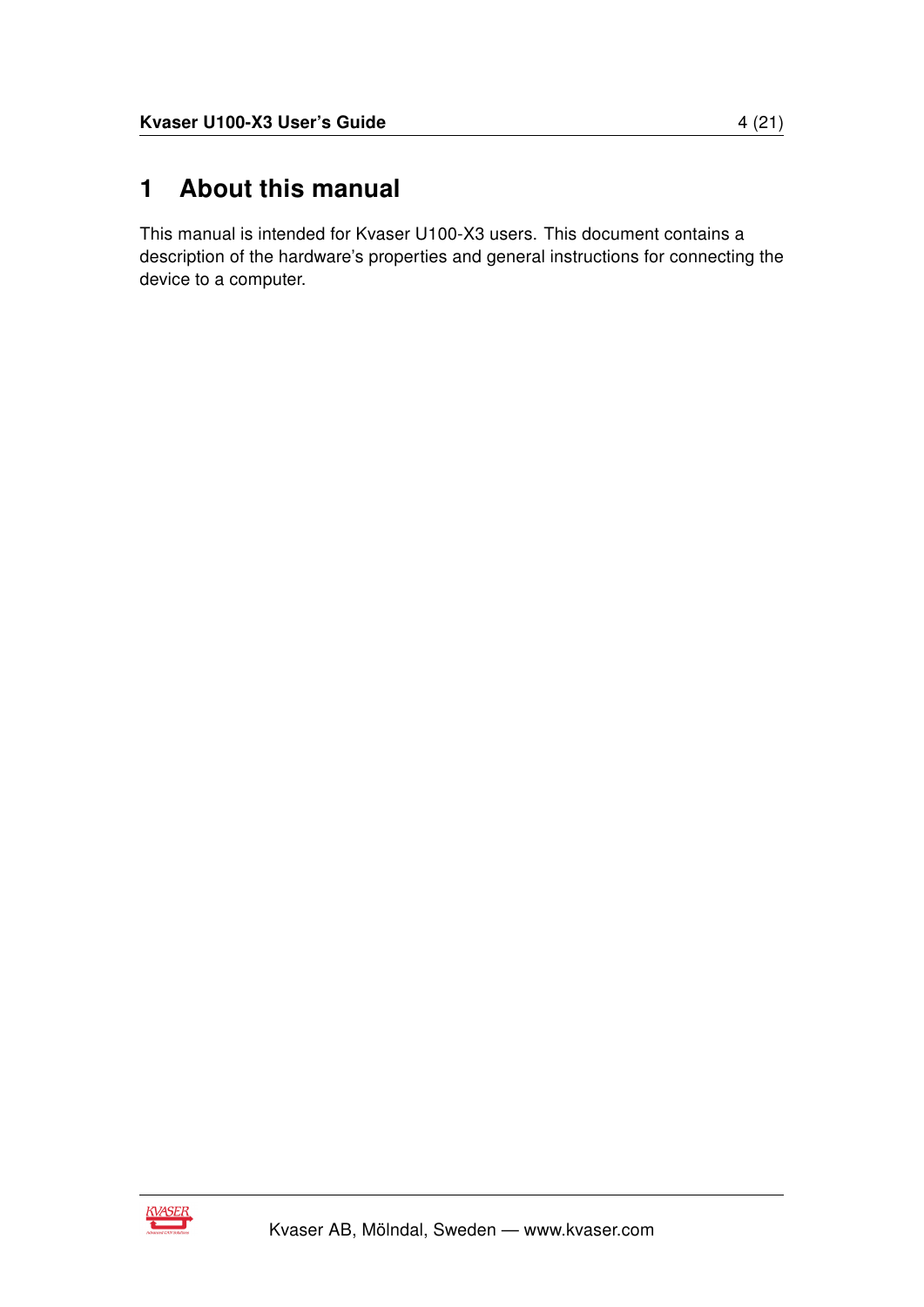# <span id="page-4-0"></span>2 Introduction

This section will describe the functions and features of the Kvaser U100-X3.

## <span id="page-4-1"></span>2.1 Welcome to Kvaser U100-X3



Figure 1: Kvaser U100-X3

Kvaser U100-X3 is a small, yet powerful, CAN to USB interface. It provides real-time transmission and reception of standard and extended CAN messages on the bus with a high timestamp precision, and is compatible with applications that use Kvaser's CANlib.

This guide applies to Kvaser U100-X3 devices using at least firmware and driver versions listed in [Table 1.](#page-4-2) For minimum compatible firmware and driver versions of Kvaser U100-X3 see [Table 6 on Page 13.](#page-12-1)

| <b>Device</b> |                                       | Product Number Firmware Driver (Windows/Linux) |
|---------------|---------------------------------------|------------------------------------------------|
|               | Kyaser U100-X3 73-30130-01268-4 v3.24 | v5.36 (kcany/mhydra)                           |

<span id="page-4-2"></span>Table 1: Firmware and driver versions needed to support all functionality present in this guide.

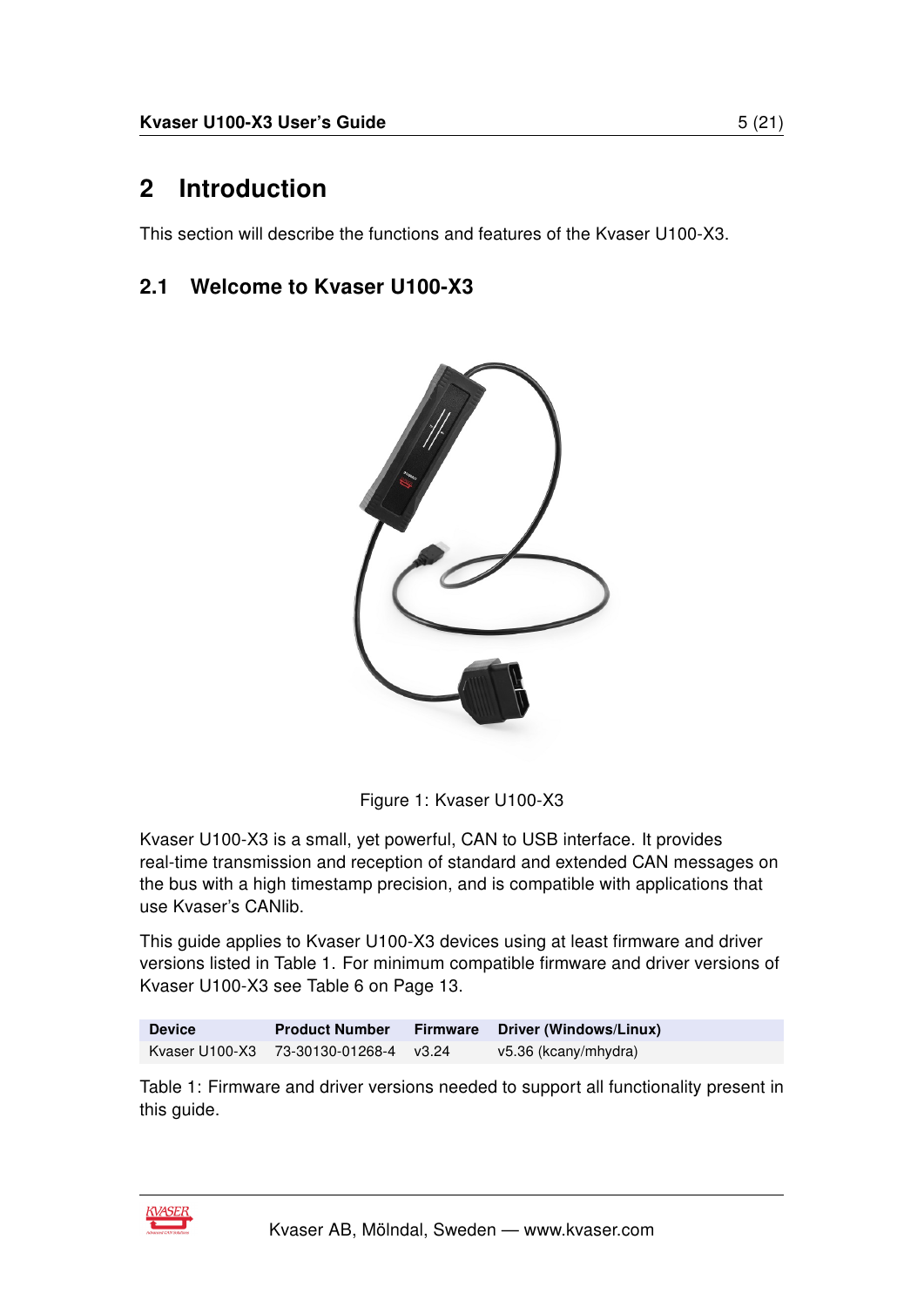#### <span id="page-5-0"></span>2.2 Major features of Kvaser U100-X3

- USB CAN interface.
- Powered through the USB connector.
- Supports CAN FD, up to 8 Mbit/s (with correct physical layer implementation).
- Supports both 11-bit (CAN 2.0A) and 29-bit (CAN 2.0B active) identifiers.
- Lightweight robust housing made of glass fibre reinforced polyamide overmolded with TPE.
- Intuitive LED UI.
- Reinforced galvanic isolation, design validated with 5000 VAC rms applied for 60 s.
- Industrial grade temperature range, −40 ◦C to +85 ◦C.
- 20 000 msg/s, each timestamped with a resolution of 100 µs.
- Fully compatible with applications written for other Kvaser CAN hardware with Kvaser CANlib.
- Support for SocketCAN.
- Fully compatible with J1939, CANopen, NMEA 2000 $^{\circledR}$  and DeviceNet.
- IP67 rated housing.

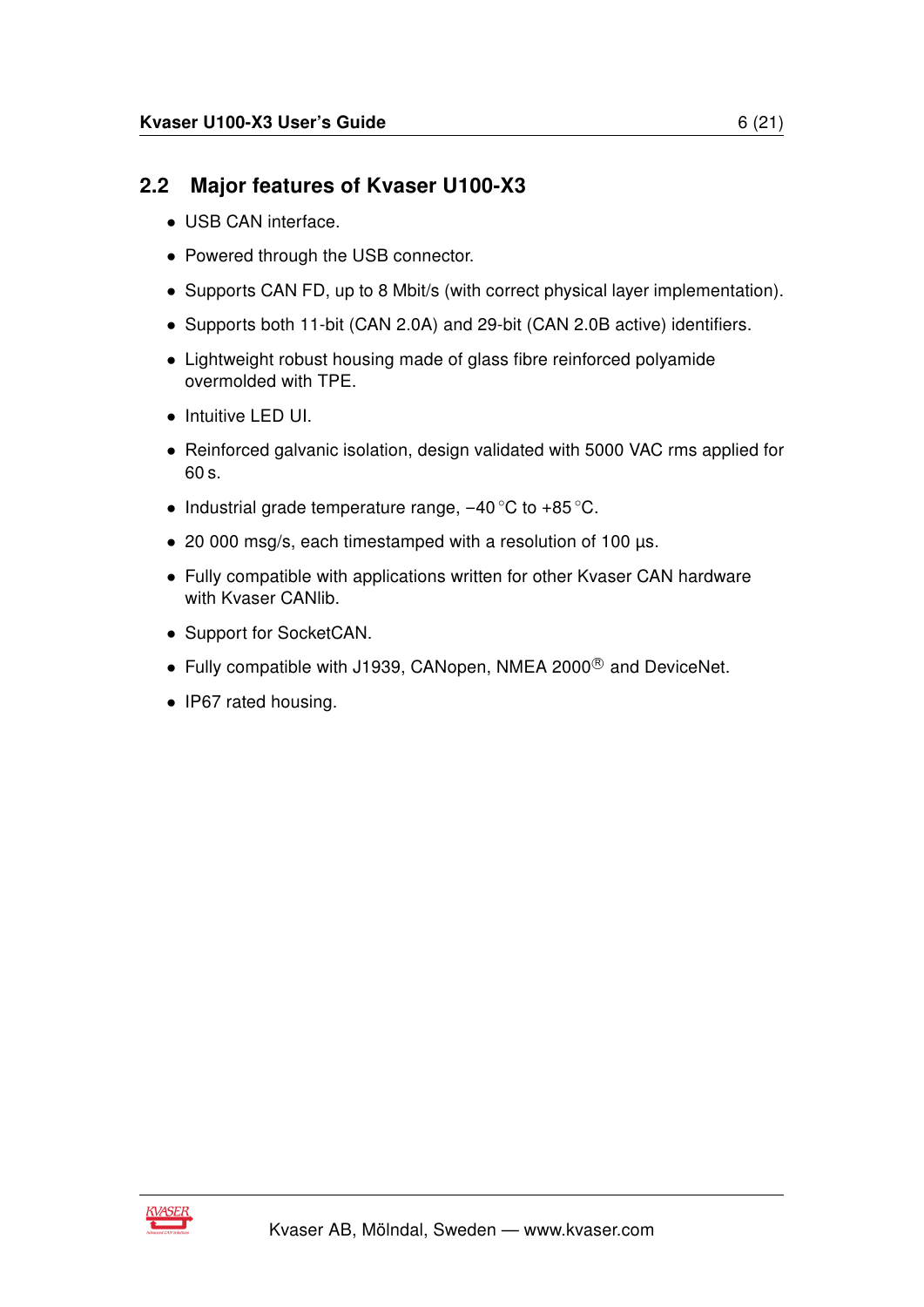# <span id="page-6-0"></span>3 Kvaser U100-X3 hardware

In this section you can read more about the CAN channels, power supply and LED indicators.

## <span id="page-6-1"></span>3.1 Hardware installation

The Kvaser U100-X3 may be inserted in any free USB socket on the host computer. You do not need to switch the power off before inserting or removing the device. For the Kvaser U100-X3 to communicate with the host computer, a compatible version of the Kvaser driver and firmware must be installed.

The driver is installed by running the file kvaser\_drivers\_setup.exe. For instructions on how to update the firmware, see [Section 3.8, Updating the](#page-12-0) [firmware, on Page 13.](#page-12-0) The latest version of the driver and firmware can be downloaded from [www.kvaser.com/download.](https://www.kvaser.com/download/)

The firmware is downloaded and installed directly on the Kvaser U100-X3 and the driver is installed on the host computer. After the driver has been installed on the host computer, the firmware may then be downloaded and installed on the Kvaser U100-X3.

## <span id="page-6-2"></span>3.2 USB connection

The USB connector for the Kvaser U100-X3 is a standard USB type "A" connector (see [Figure 2\)](#page-6-3).



<span id="page-6-3"></span>Figure 2: A standard USB type "A" connector.

Connect the device to your computer using any high quality USB 2.0 certified cable. The maximum total USB cable length is 5 m ( $\sim$  16 ft).

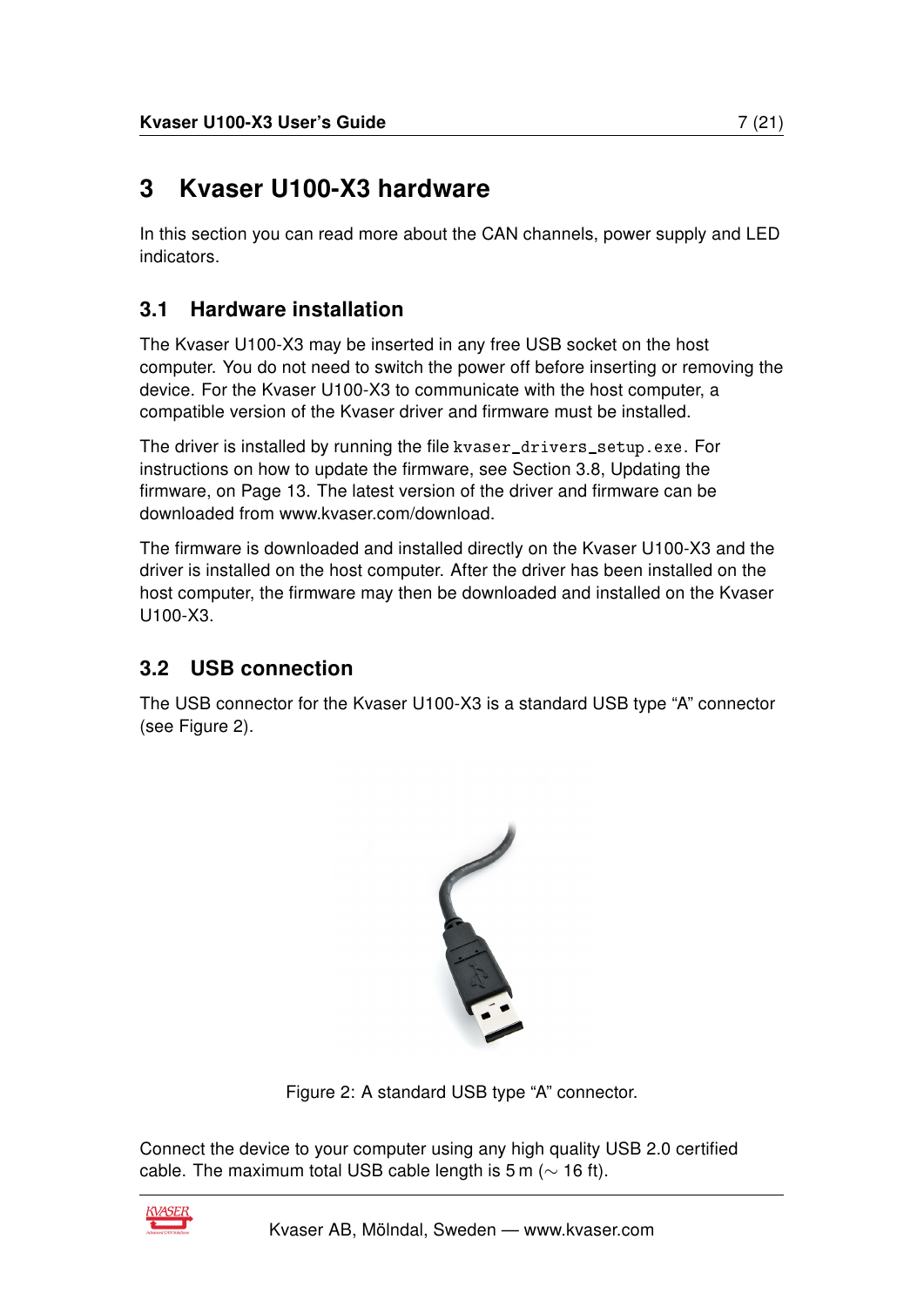As USB cables become longer they are more sensitive to EMI, because they make a longer antenna that can pick up more noise. These issues can be mitigated by using higher quality cables with better shielding. Thicker cables tend to be better than thin ones, and braided shielding tends to be more reliable than only foil. Furthermore, longer cables may introduce signal degradation and timing issues that, if necessary, can be mitigated using shorter cable segments combined with hubs that amplify the signal and handle delays on a per-cable basis.

### <span id="page-7-0"></span>3.3 CAN connection

The Kvaser U100-X3 has one CAN channel.

The CAN connector for the Kvaser U100-X3 is the 16-pin OBDII Type B plug which has the pinning described in [Table 2.](#page-7-1)







Figure 4: OBDII CAN connector pinout.

| <b>OBDII pin number Function</b> |            |
|----------------------------------|------------|
| $\Lambda$                        | <b>GND</b> |
| 6                                | CAN H      |
| 14                               | CAN L      |

<span id="page-7-1"></span>Table 2: OBDII pin configuration (showing only connected pins).

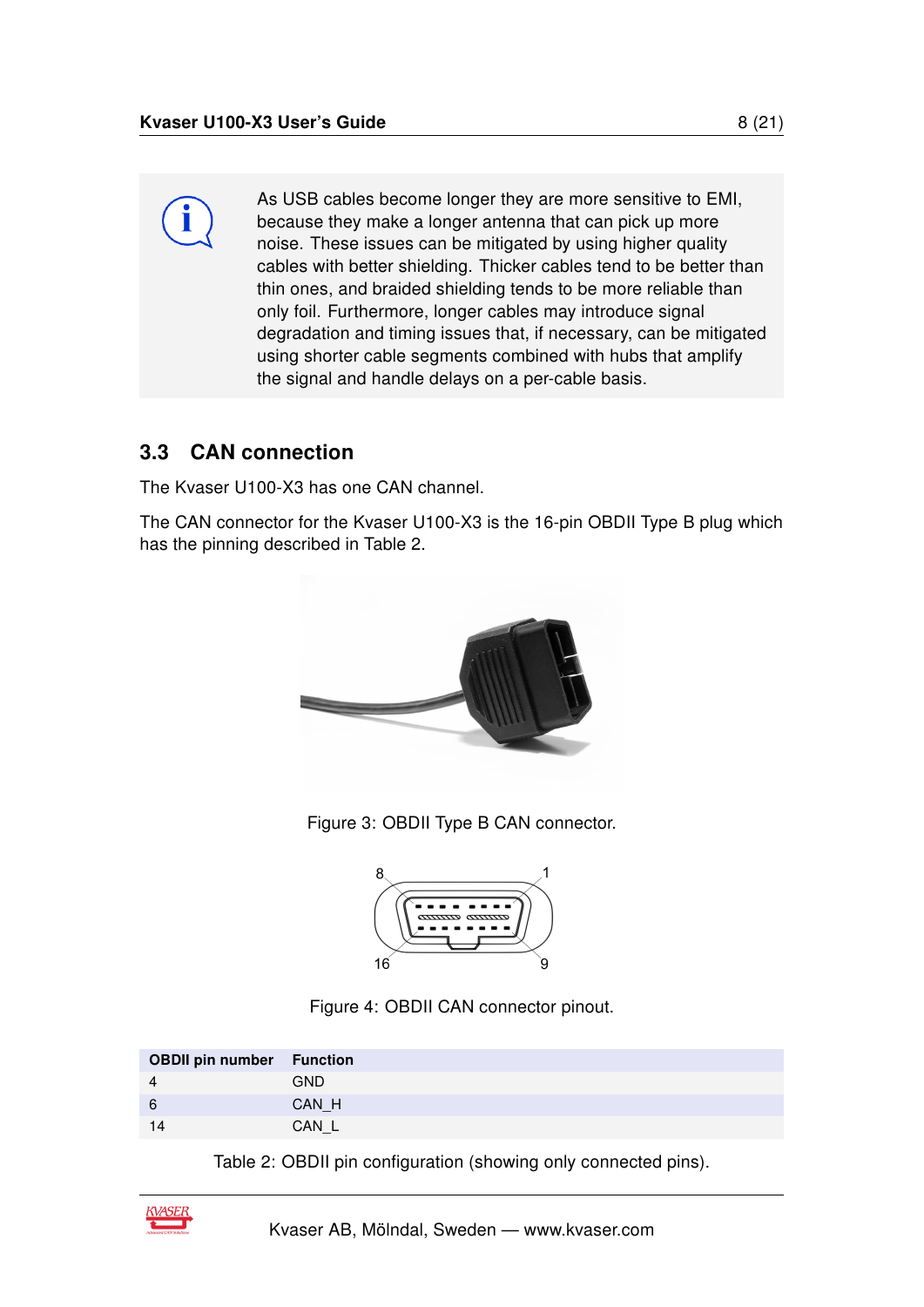### <span id="page-8-0"></span>3.4 CAN bus termination

Every CAN bus must be terminated with a 120 Ohm resistor at each end of the bus. The Kvaser U100-X3 does not contain any CAN bus termination, because their inclusion could cause severe disturbance in a system which is already correctly terminated.

For laboratory or testing use, the exact value of the termination resistors is not always critical. Sometimes a single terminator is sufficient. For production, proper termination is essential. If you see error frames on the bus, you should check the termination.



To save yourself a lot of trouble, always terminate the CAN bus properly.

## <span id="page-8-1"></span>3.5 Power supply

The Kvaser U100-X3 is powered through the USB connector. Make sure the USB power source can supply enough current (500 mA). If using a USB hub, choose an externally powered one to be safe.

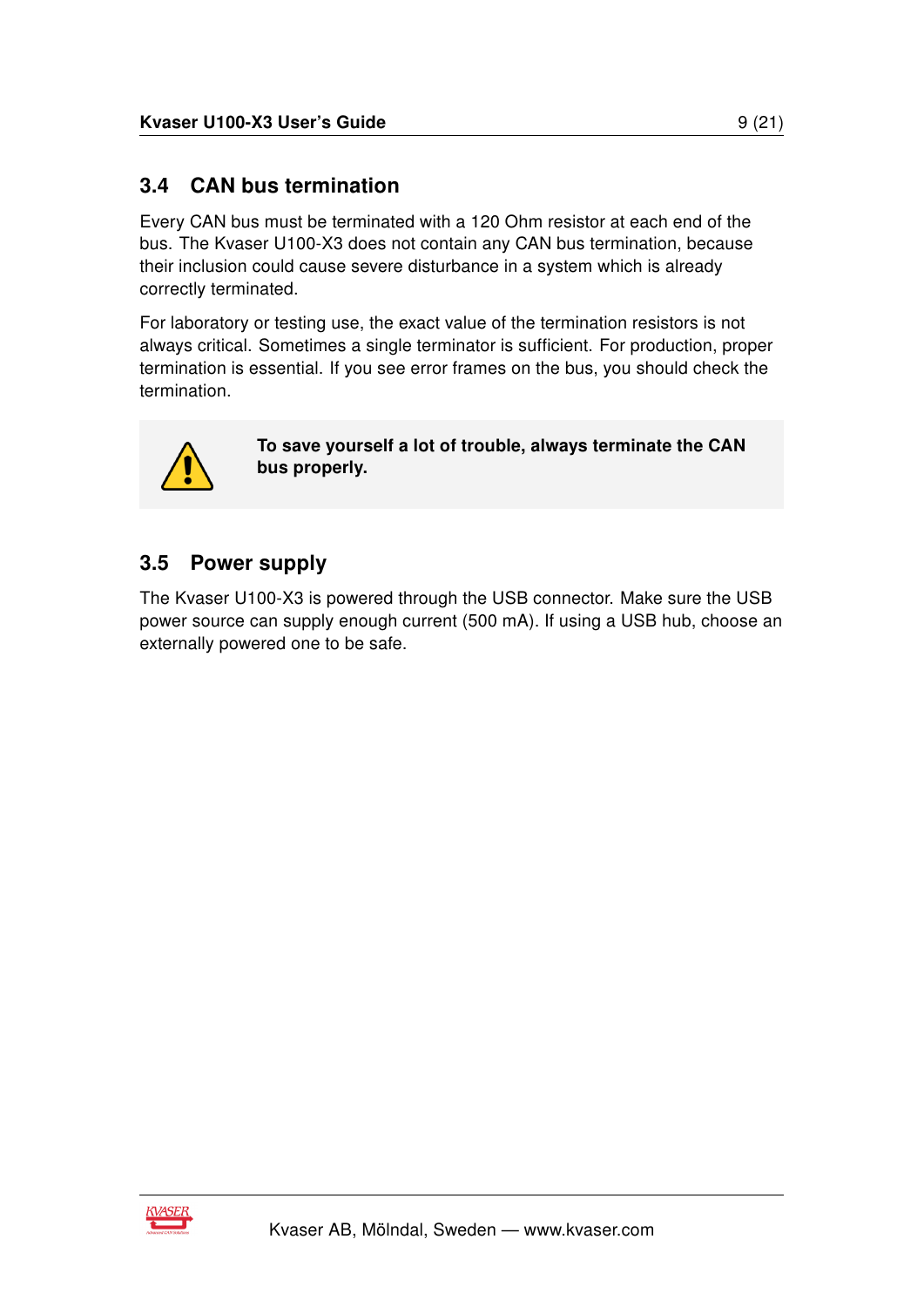## <span id="page-9-0"></span>3.6 LED Indicators

A Kvaser U100-X3 device has two traffic LED bars where part of each LED bar is also used as a status area. The TX LED Bar has a status area towards the USB end of the bar, and the RX LED bar has a status area towards the CAN end of the bar. This is shown in [Figure 5.](#page-9-1)



<span id="page-9-1"></span>Figure 5: The TX and RX LED bars on the Kvaser U100-X3 include status areas.

Different colors are used for different types of information and different blink patterns define the current state, see [Table 3](#page-9-2) and [Table 4 on Page 11.](#page-10-1)

| <b>Color</b> | Information type |
|--------------|------------------|
| Yellow       | Traffic          |
| Green        | <b>Status</b>    |
| Red          | Error            |
| White        | Alert            |
| Blue         | System           |

<span id="page-9-2"></span>Table 3: Different types of information.

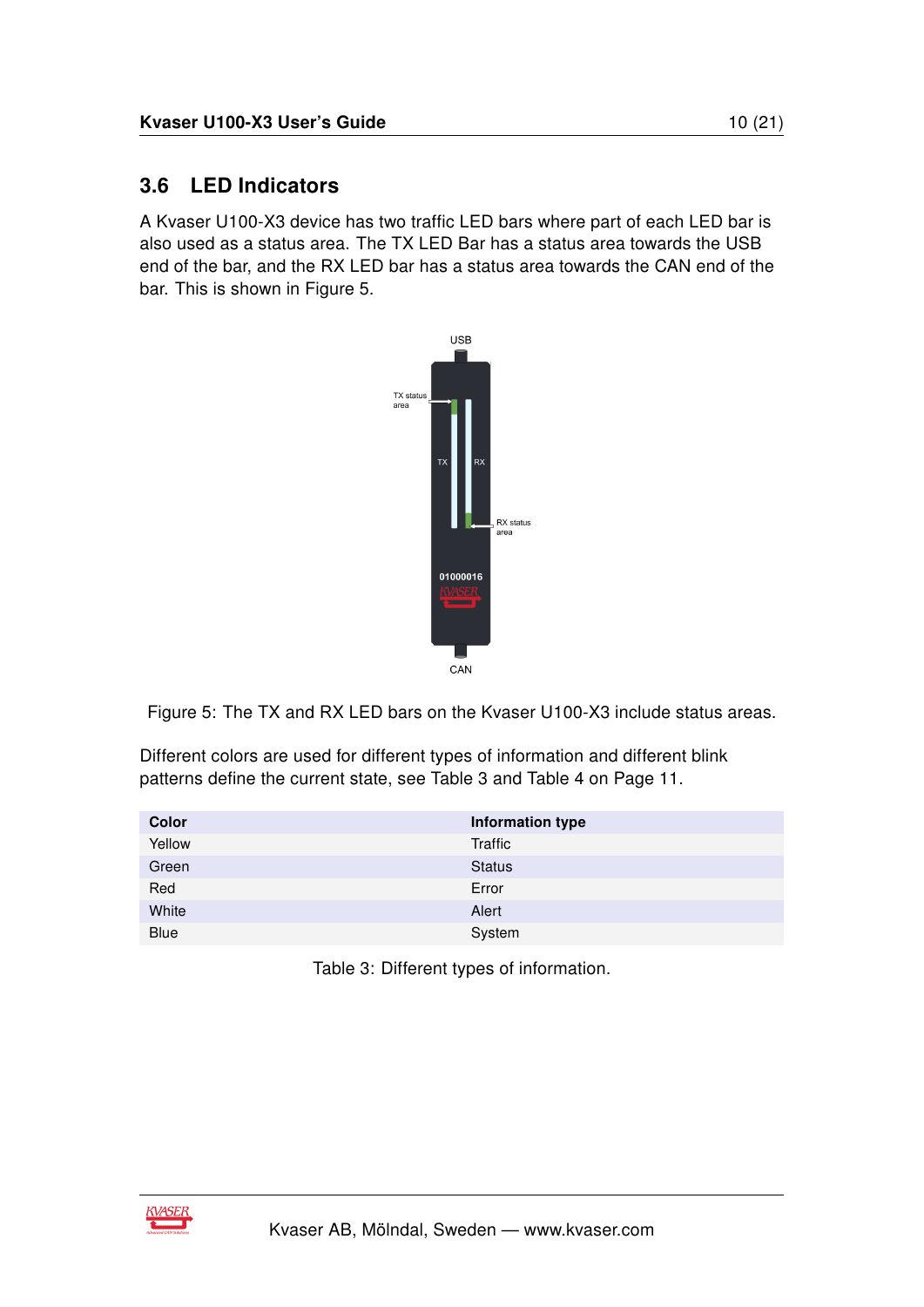| <b>State</b>      | <b>Definition</b>                                                                                                                   |
|-------------------|-------------------------------------------------------------------------------------------------------------------------------------|
| Off               | The indicator is off and no light is emitted.                                                                                       |
| <b>Slow Blink</b> | The indicator is repeatedly turned on and off. The on and off phases are equal in<br>time.                                          |
| <b>Fast Blink</b> | The indicator is repeatedly turned on and off but with a higher frequency than Slow<br>Blink. The on and off times are still equal. |
| On                | The indicator is constantly emitting light.                                                                                         |
| Dynamic           | The indicator is moving and/or increasing/decreasing in size.                                                                       |

<span id="page-10-1"></span>Table 4: Definitions of the indicator states.

## <span id="page-10-0"></span>3.7 Interface mode

The device is in interface mode when connected to a computer via USB. If the status area is presenting a steady white light, the device is in interface mode, working correctly and ready to be used. When connected to a computer for the first time, the status area will Fast Blink with blue light until the Kvaser Drivers are installed and the device has automatically received a USB configuration. The status area will change from white to green when going bus on. [Table 5](#page-10-2) summarises the information shown in interface mode.

| <b>Description</b>            | <b>Status area</b>       | <b>LED bar</b>           |
|-------------------------------|--------------------------|--------------------------|
| Power is on                   | On (White)               |                          |
| Waiting for USB configuration | Fast Blink (Blue)        |                          |
| CAN channel is bus on         | On (Green)               |                          |
| CAN channel traffic           | On (Yellow)              | Dynamic (Yellow)         |
| Error frame                   | $\overline{\phantom{a}}$ | Dynamic (Red)            |
| CAN channel is error passive  | Fast Blink (Red)         |                          |
| CAN overrun                   | On (Red)                 | $\overline{\phantom{a}}$ |
| Firmware update               | Slow Blink (Blue)        | $\overline{\phantom{a}}$ |
| Locate hardware               | Slow Blink (White)       | Slow Blink (White)       |

<span id="page-10-2"></span>Table 5: LED inidications in interface mode.

The Kvaser U100-X3 has one TX LED Bar and one RX LED Bar. Each LED Bar has a status area, the TX LED Bar has a status area towards the USB end of the bar, and the RX LED bar has a status area towards the CAN end of the bar. This is shown in [Figure 5 on Page 10.](#page-9-1)

The TX LED bar lit area grows from the USB end of the LED bar towards the CAN end of the bar as CAN TX traffic is increased. Likewise, the RX LED bar lit area grows from the CAN end of the LED bar towards the USB end of the bar as the message rate of the received traffic is increased, see [Figure 6 on Page 12.](#page-11-0) In this example the unit is transmitting data, which shows a yellow TX status area. No CAN traffic is received and thus the RX status area is green.

The combined area lit by the TX LED bar and the RX LED bar is proportional to the current bus load, e.g. [Figure 6 on Page 12](#page-11-0) shows only transmitting CAN messages

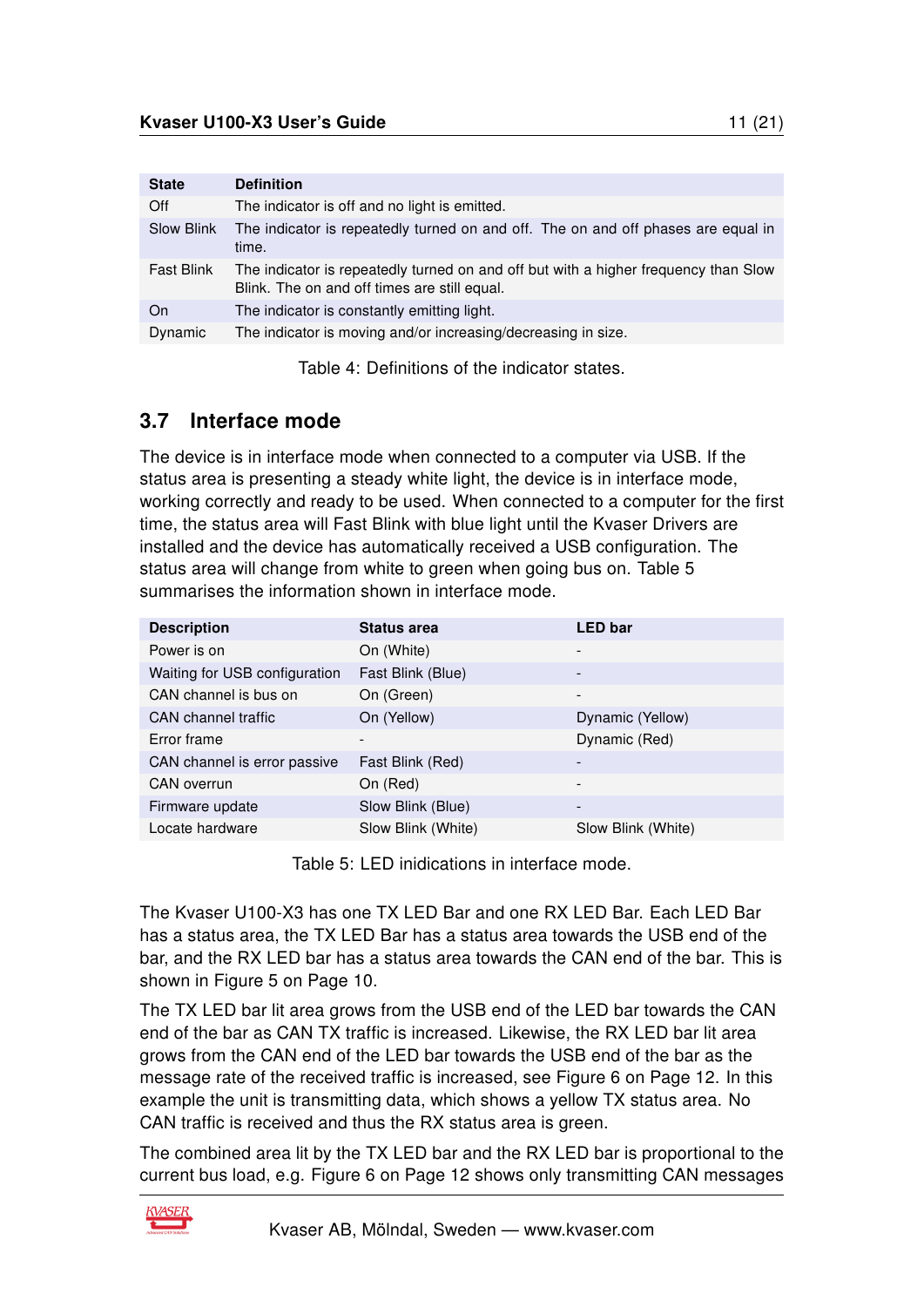

<span id="page-11-0"></span>Figure 6: The TX LED bar lights up from the USB side to the CAN side of the unit, while the RX LED bar lights up from the CAN side to the USB side of the unit.

at 50% bus load. [Figure 7 on Page 12](#page-11-1) shows two different bus load conditions. The image on the left shows the unit transmitting and receiving data corresponding to 50% bus load in each direction for a total of 100% bus load. The image on the right shows the unit transmitting data corresponding to 100% bus load.



<span id="page-11-1"></span>Figure 7: The yellow-lit area of the LED bars is proportional to the bus load. Both images indicate a bus load of 100%.

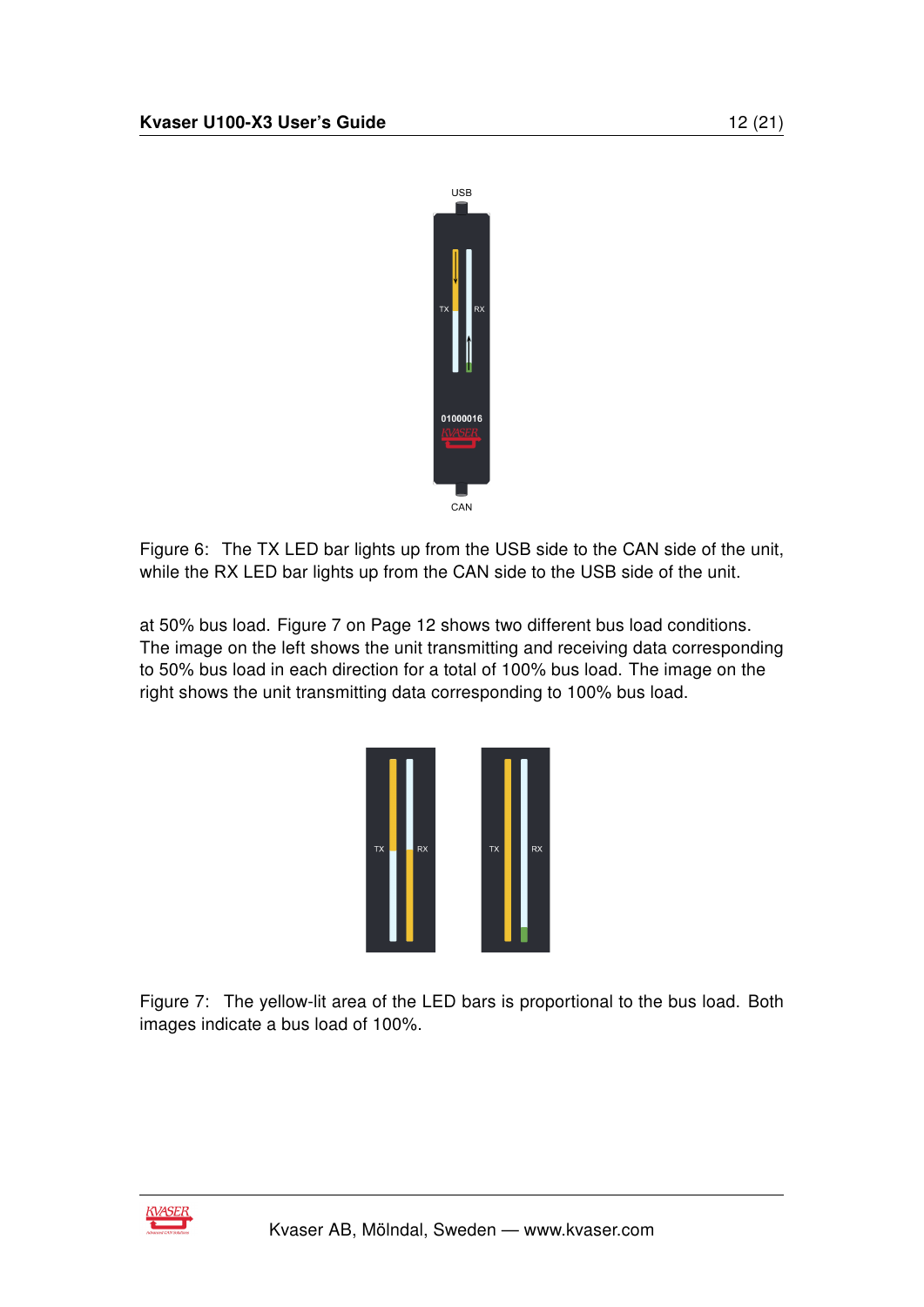### <span id="page-12-0"></span>3.8 Updating the firmware

For the Kvaser U100-X3 to communicate with the host computer, compatible versions of the Kvaser CANlib (including driver) and firmware must be installed.

The latest versions of firmware and drivers can be downloaded for free at [www.kvaser.com/download.](https://www.kvaser.com/download/)

Connect the Kvaser U100-X3 to your host computer

with the USB cable and start the update.exe application. A window opens showing the Firmware Update Instructions, read and follow those carefully.

To check the current firmware version, open "Kvaser Device Guide" which can be found in the Control Panel. Select "Kvaser U100-X3" in the tree view to the left, and click on the channel. The firmware revision information now appears in the right half of the window.

The absolute minimum firmware and driver versions needed in order to use Kvaser U100-X3 are listed in [Table 6.](#page-12-1)

| <b>Device</b>  | Min. Firmware Version Min. Driver Version |       |
|----------------|-------------------------------------------|-------|
| Kvaser U100-X3 | v3.22.578                                 | v5.31 |

<span id="page-12-1"></span>Table 6: Minimum compatible driver and firmware versions of Kvaser U100-X3.

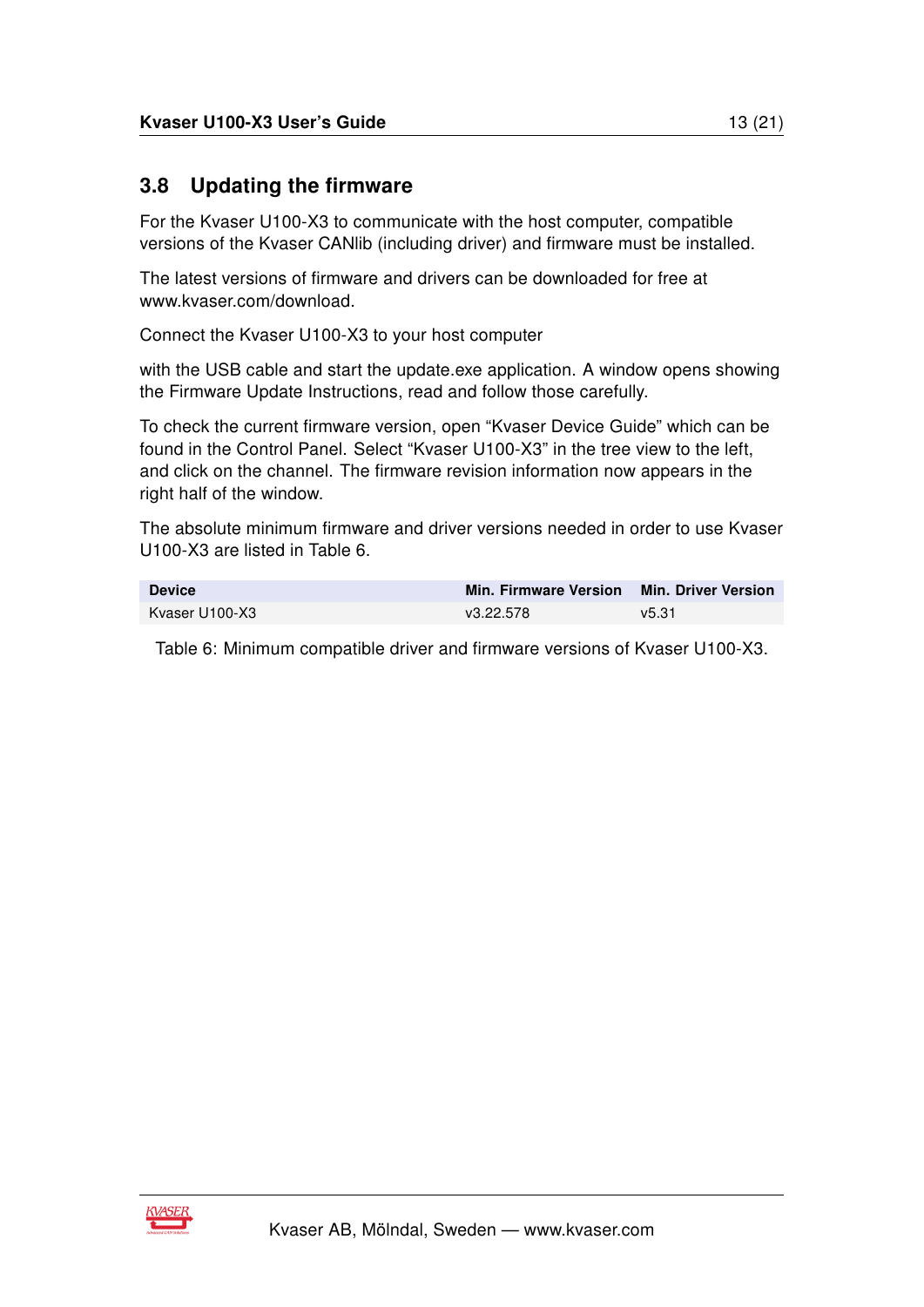### <span id="page-13-0"></span>3.9 Technical data

In [Table 7](#page-13-1) below you will find the technical specifications of Kvaser U100-X3.

| <b>CAN Channels</b>           | 1                                                                     |
|-------------------------------|-----------------------------------------------------------------------|
| <b>CAN Connector</b>          | 16-pin OBDII Type B plug                                              |
| <b>CAN Transceivers</b>       | ADM3055E (Compliant with ISO 11898-2)                                 |
| <b>CAN Controller</b>         | Built into the processor.                                             |
| Galvanic isolation            | Yes, reinforced. Design validated with 5000 VAC rms applied for 60 s. |
| <b>CAN Bit Rate</b>           | 10 kbit/s to 1 Mbit/s                                                 |
| <b>CAN FD Bit Rate</b>        | Up to 8 Mbit/s (with correct physical layer implementation).          |
| Time stamp resolution         | $100 \mu s$                                                           |
| Max message rate              | 20 000 msg/s per channel                                              |
| Error Frame Detection         | Yes                                                                   |
| <b>Error Frame Generation</b> | <b>No</b>                                                             |
| Silent mode                   | No                                                                    |
| Kvaser MagiSync               | <b>No</b>                                                             |
| Kvaser t programming          | No                                                                    |
| <b>Kvaser CANtegrity</b>      | <b>No</b>                                                             |
| Host interface                | USB 2.0, standard USB type "A" connector                              |
| Host OS                       | Windows (7 or later), Linux                                           |
| Power consumption             | Typical 250 mA                                                        |
| <b>Dimensions</b>             | 38 x 128 x 26 mm for body                                             |
| Cable length                  | USB 1.0 m, CAN 0.3 m                                                  |
| Weight                        | 185 g including connectors                                            |
| Operating temperature         | $-40\,^{\circ}\text{C}$ to +85 $^{\circ}\text{C}$                     |
| Storage temperature           | $-40^{\circ}$ C to +85 $^{\circ}$ C                                   |
| Relative humidity             | 0% to 85% (non-condensing)                                            |
| IP Rating Housing             | <b>IP67</b>                                                           |
| IP Rating CAN connector       | IP40 Mated                                                            |
| IP Rating USB connector       | IP40 Mated                                                            |

<span id="page-13-1"></span>Table 7: Technical Specifications

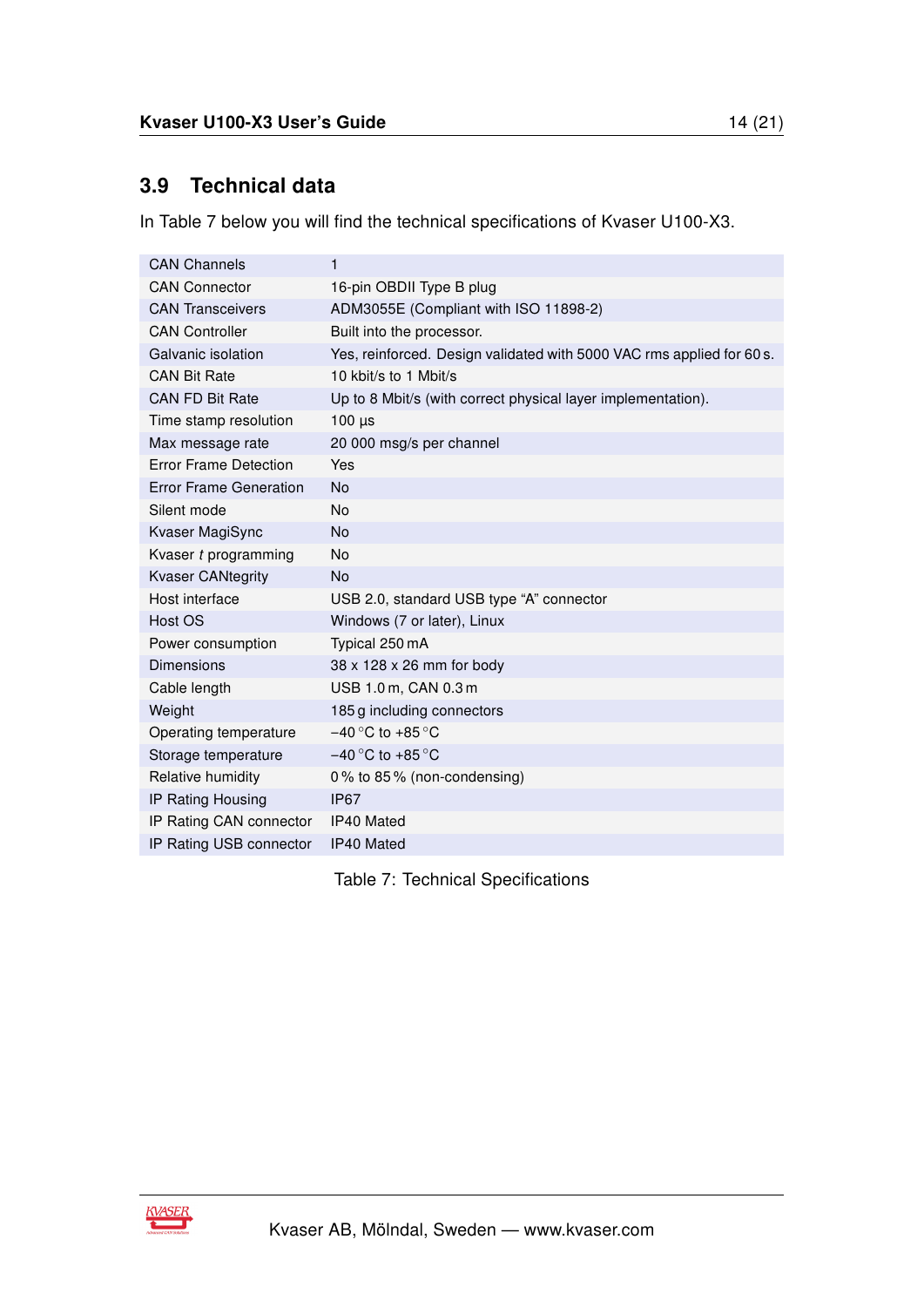## <span id="page-14-0"></span>4 Troubleshooting

Use "Kvaser Device Guide" in the Control Panel to verify that the computer can communicate with the Kvaser U100-X3. If the firmware version shown is all zeros, there are communication problems. If the LED Bar or the status indication is not flashing or does not light up at all, check the power supply.

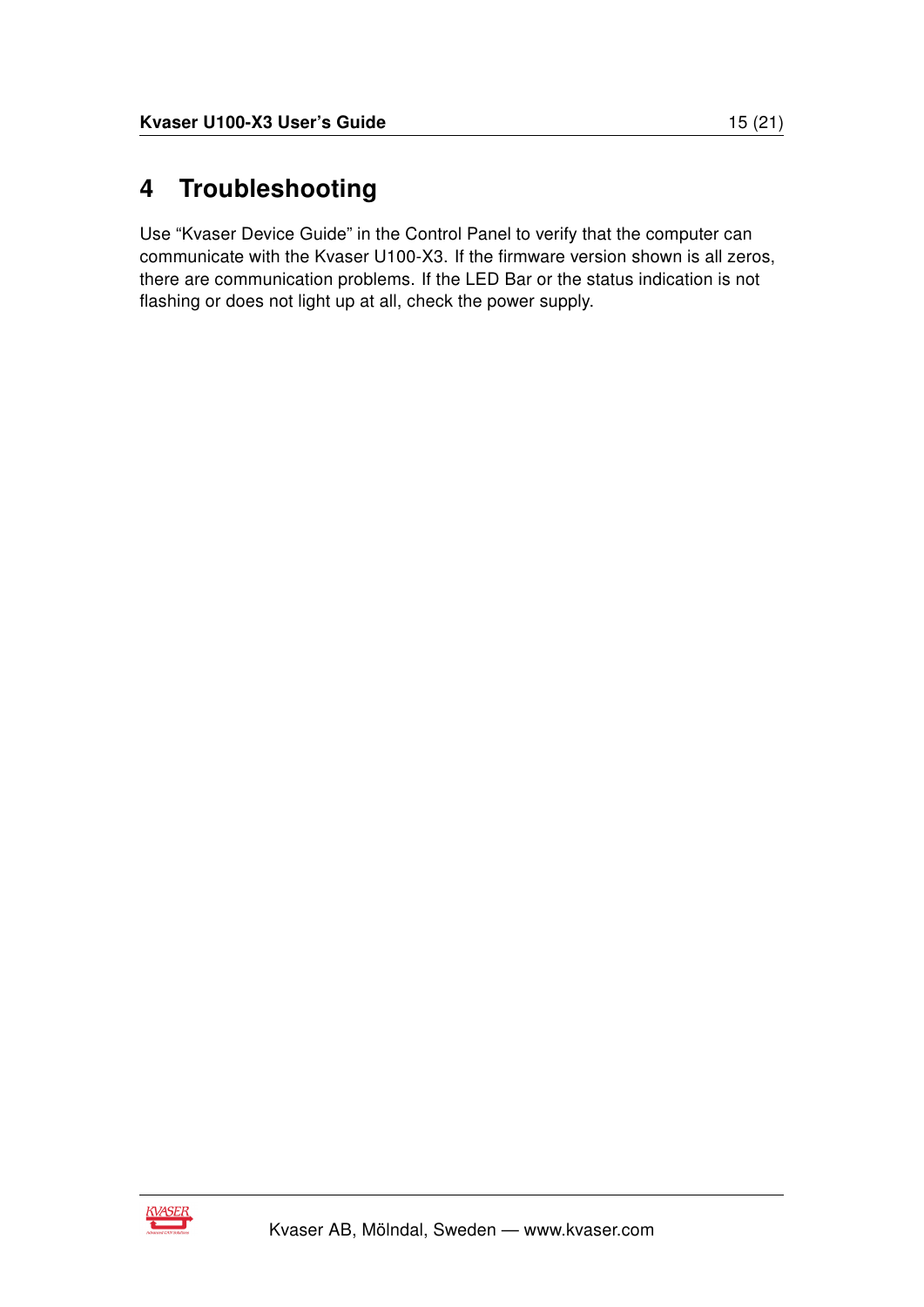## <span id="page-15-0"></span>5 Safety Instructions

#### <span id="page-15-1"></span>5.1 Intended Use

Kvaser CAN Interfaces are used to connect computer systems to CAN buses. The Kvaser U100-X3 is intended for connection to a computer via the USB interface.

## <span id="page-15-2"></span>5.2 Usage Warning



#### WARNING FOR ALL USERS

WARNING! - YOUR USE OF THIS DEVICE MUST BE DONE WITH CAUTION AND A FULL UNDERSTANDING OF THE RISKS!

THIS WARNING IS PRESENTED TO INFORM YOU THAT THE OPERATION OF THIS DEVICE MAY BE DANGEROUS. YOUR ACTIONS CAN INFLUENCE THE BEHAVIOR OF A CAN-BASED DISTRIBUTED EMBEDDED SYSTEM, AND DEPENDING ON THE APPLICATION, THE CONSEQUENCES OF YOUR IMPROPER ACTIONS COULD CAUSE SERIOUS OPERATIONAL MALFUNCTION, LOSS OF INFORMATION, DAMAGE TO EQUIPMENT, AND PHYSICAL INJURY TO YOURSELF AND OTHERS. A POTENTIALLY HAZARDOUS OPERATING CONDITION IS PRESENT WHEN THE FOLLOWING TWO CONDITIONS ARE CONCURRENTLY TRUE: THE PRODUCT IS PHYSICALLY INTERCONNECTED TO A REAL DISTRIBUTED EMBEDDED SYSTEM; AND THE FUNCTIONS AND OPERATIONS OF THE REAL DISTRIBUTED EMBEDDED SYSTEM ARE CONTROLLABLE OR INFLUENCED BY THE USE OF THE CAN NETWORK. A POTENTIALLY HAZARDOUS OPERATING CONDITION MAY RESULT FROM THE ACTIVITY OR NON-ACTIVITY OF SOME DISTRIBUTED EMBEDDED SYSTEM FUNCTIONS AND OPERATIONS, WHICH MAY RESULT IN SERIOUS PHYSICAL HARM OR DEATH OR CAUSE DAMAGE TO EQUIPMENT, DEVICES, OR THE SURROUNDING ENVIRONMENT.

WITH THIS DEVICE, YOU MAY POTENTIALLY:

- CAUSE A CHANGE IN THE OPERATION OF THE SYSTEM, MODULE, DEVICE, CIRCUIT, OR OUTPUT.
- TURN ON OR ACTIVATE A MODULE, DEVICE, CIRCUIT, OUTPUT, OR FUNCTION.
- TURN OFF OR DEACTIVATE A MODULE, DEVICE, CIRCUIT, OUTPUT, OR
- FUNCTION. • INHIBIT, TURN OFF, OR DEACTIVATE NORMAL OPERATION.
- MODIFY THE BEHAVIOR OF A DISTRIBUTED PRODUCT.
- ACTIVATE AN UNINTENDED OPERATION.
- PLACE THE SYSTEM, MODULE, DEVICE, CIRCUIT, OR OUTPUT INTO AN UNINTENDED MODE.
- ONLY THOSE PERSONS WHO:

(A) ARE PROPERLY TRAINED AND QUALIFIED WITH RESPECT TO THE USE OF THE **DEVICE** 

(B) UNDERSTAND THE WARNINGS ABOVE, AND

(C) UNDERSTAND HOW THIS DEVICE INTERACTS WITH AND IMPACTS THE FUNCTION AND SAFETY OF OTHER PRODUCTS IN A DISTRIBUTED SYSTEM AND THE APPLICATION FOR WHICH THIS DEVICE WILL BE APPLIED, MAY USE THE DEVICE.

PLEASE NOTE THAT YOU CAN INTEGRATE THIS PRODUCT AS A SUBSYSTEM INTO HIGHER-LEVEL SYSTEMS. IN CASE YOU DO SO, KVASER AB HEREBY DECLARES THAT KVASER AB'S WARRANTY SHALL BE LIMITED TO THE CORRECTION OF DEFECTS, AND KVASER AB HEREBY EXPRESSLY DISCLAIMS ANY LIABILITY OVER AND ABOVE THE REFUNDING OF THE PRICE PAID FOR THIS DEVICE, SINCE KVASER AB DOES NOT HAVE ANY INFLUENCE ON THE IMPLEMENTATIONS OF THE HIGHER-LEVEL SYSTEM, WHICH MAY BE DEFECTIVE.

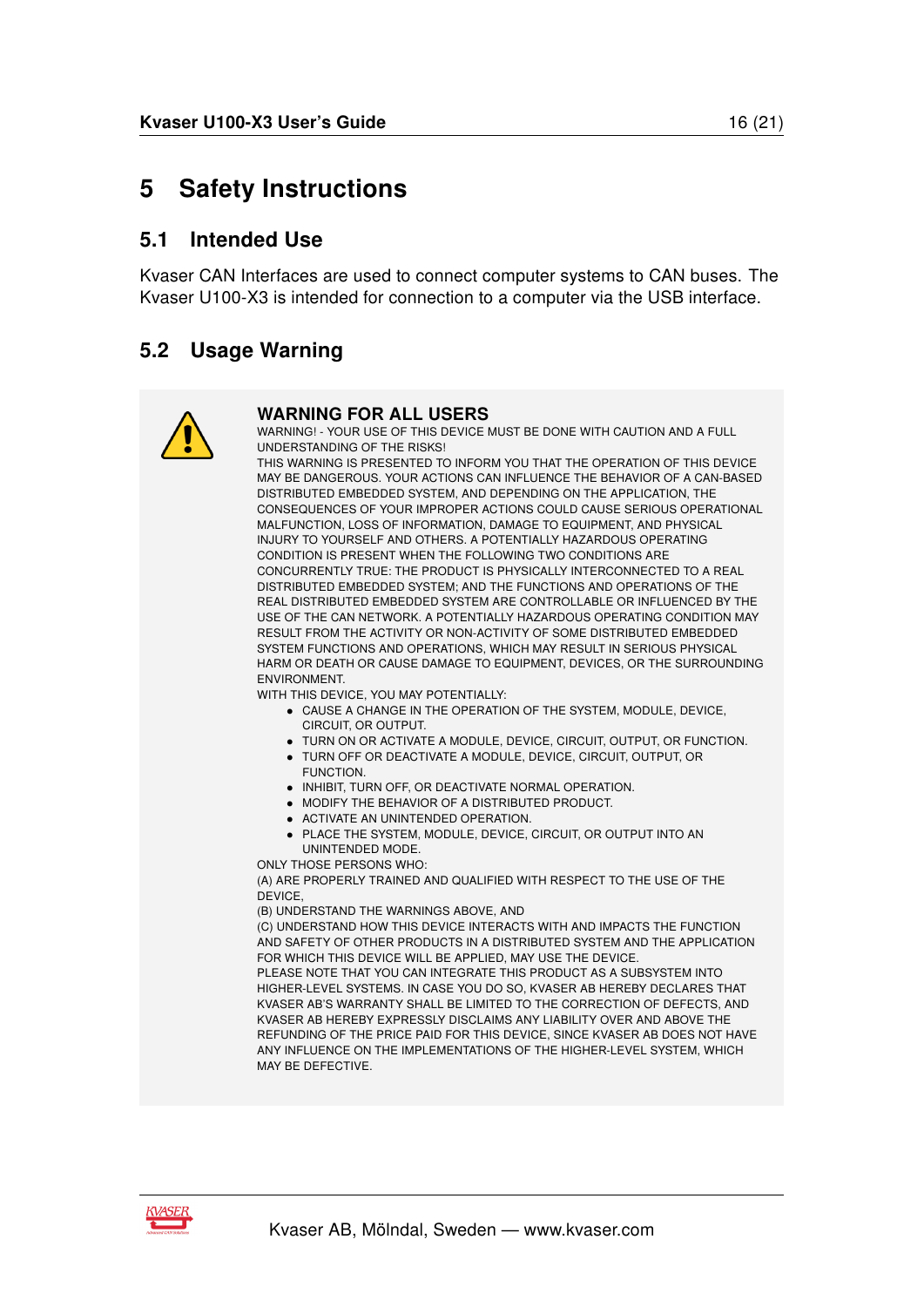# <span id="page-16-0"></span>6 Disposal and Recycling Information



When this product reaches its end of life, please dispose of it according to your local environmental laws and guidelines.

For information about Kvaser's recycling programs, visit: <https://www.kvaser.com/en/kvaser/recycling-policy.html>

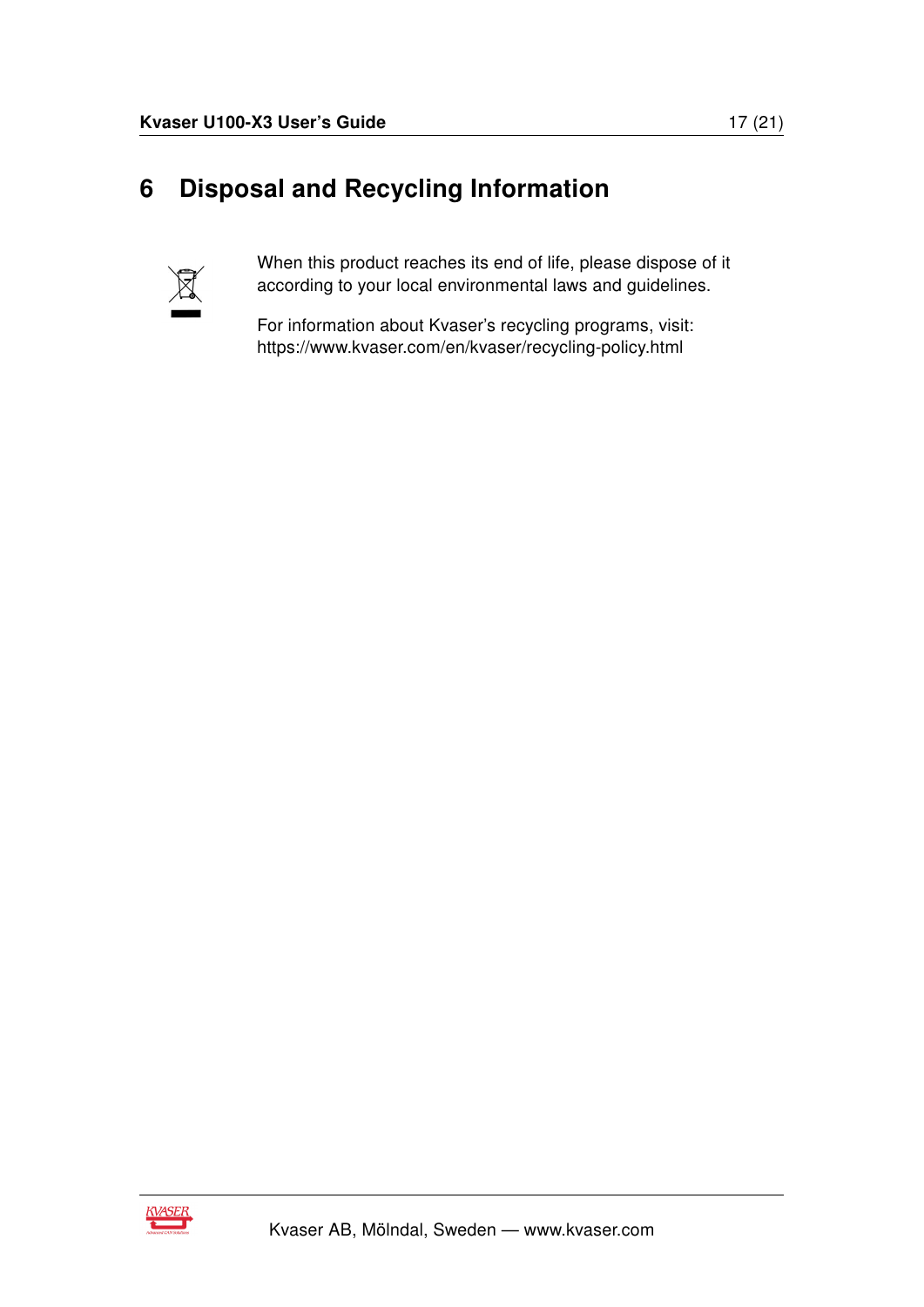# <span id="page-17-0"></span>7 Legal Acknowledgements

## <span id="page-17-1"></span>7.1 EU Regulatory Compliance

| <b>Advanced CAN Solutions</b>                                                                                                              |                                                                                       | EU Declaration of Conformity (DoC)                                                                 |                                                                                                      |
|--------------------------------------------------------------------------------------------------------------------------------------------|---------------------------------------------------------------------------------------|----------------------------------------------------------------------------------------------------|------------------------------------------------------------------------------------------------------|
| We                                                                                                                                         |                                                                                       |                                                                                                    |                                                                                                      |
| Company Name:                                                                                                                              | Kvaser AB                                                                             | City:                                                                                              | Mölndal                                                                                              |
| Postal address:                                                                                                                            | Aminogatan 25                                                                         | Telephone number:                                                                                  | $+4631886344$                                                                                        |
| Postcode:                                                                                                                                  | 431 53                                                                                | E-mail address:                                                                                    | sales@kvaser.com                                                                                     |
|                                                                                                                                            |                                                                                       | declare that the DoC is issued under our sole responsibility and belongs to the following product: |                                                                                                      |
| Product:                                                                                                                                   | Kvaser U100-X3                                                                        |                                                                                                    |                                                                                                      |
| Product: Kvaser U100-X3<br>Type: 73-30130-01268-4                                                                                          | <b>Object of the declaration</b> (identification of apparatus allowing traceability): |                                                                                                    |                                                                                                      |
| legislation:                                                                                                                               |                                                                                       |                                                                                                    | The object of the declaration described above is in conformity with the relevant Union harmonisation |
|                                                                                                                                            |                                                                                       | Electromagnetic Compatibility (EMC) Directive $2014/30/EU$ (Art. 6)                                |                                                                                                      |
|                                                                                                                                            | RoHS recast Directive 2011/65/EU (Art. 4.1)                                           |                                                                                                    |                                                                                                      |
|                                                                                                                                            |                                                                                       |                                                                                                    |                                                                                                      |
|                                                                                                                                            |                                                                                       |                                                                                                    |                                                                                                      |
|                                                                                                                                            |                                                                                       |                                                                                                    |                                                                                                      |
|                                                                                                                                            |                                                                                       |                                                                                                    |                                                                                                      |
|                                                                                                                                            |                                                                                       |                                                                                                    |                                                                                                      |
|                                                                                                                                            |                                                                                       |                                                                                                    |                                                                                                      |
|                                                                                                                                            |                                                                                       |                                                                                                    |                                                                                                      |
|                                                                                                                                            |                                                                                       |                                                                                                    |                                                                                                      |
|                                                                                                                                            |                                                                                       |                                                                                                    |                                                                                                      |
|                                                                                                                                            |                                                                                       |                                                                                                    |                                                                                                      |
|                                                                                                                                            |                                                                                       |                                                                                                    |                                                                                                      |
|                                                                                                                                            |                                                                                       |                                                                                                    |                                                                                                      |
|                                                                                                                                            |                                                                                       |                                                                                                    |                                                                                                      |
|                                                                                                                                            |                                                                                       | The following harmonised standards and technical specifications have been applied                  |                                                                                                      |
|                                                                                                                                            |                                                                                       |                                                                                                    |                                                                                                      |
|                                                                                                                                            |                                                                                       | EN 55035 $(2017 + A11:2020)$                                                                       |                                                                                                      |
|                                                                                                                                            |                                                                                       |                                                                                                    |                                                                                                      |
|                                                                                                                                            |                                                                                       |                                                                                                    |                                                                                                      |
|                                                                                                                                            |                                                                                       |                                                                                                    |                                                                                                      |
|                                                                                                                                            |                                                                                       |                                                                                                    |                                                                                                      |
|                                                                                                                                            |                                                                                       |                                                                                                    |                                                                                                      |
|                                                                                                                                            |                                                                                       |                                                                                                    |                                                                                                      |
|                                                                                                                                            |                                                                                       |                                                                                                    |                                                                                                      |
|                                                                                                                                            |                                                                                       |                                                                                                    |                                                                                                      |
|                                                                                                                                            |                                                                                       |                                                                                                    |                                                                                                      |
|                                                                                                                                            |                                                                                       |                                                                                                    |                                                                                                      |
| (title, date of standard/specification):<br>EN 55032 $(2015 + A11:2020)$<br>EN IEC 63000 (2018)<br>Signed for and on behalf of:<br>Mölndal | 2022-04-01                                                                            |                                                                                                    |                                                                                                      |

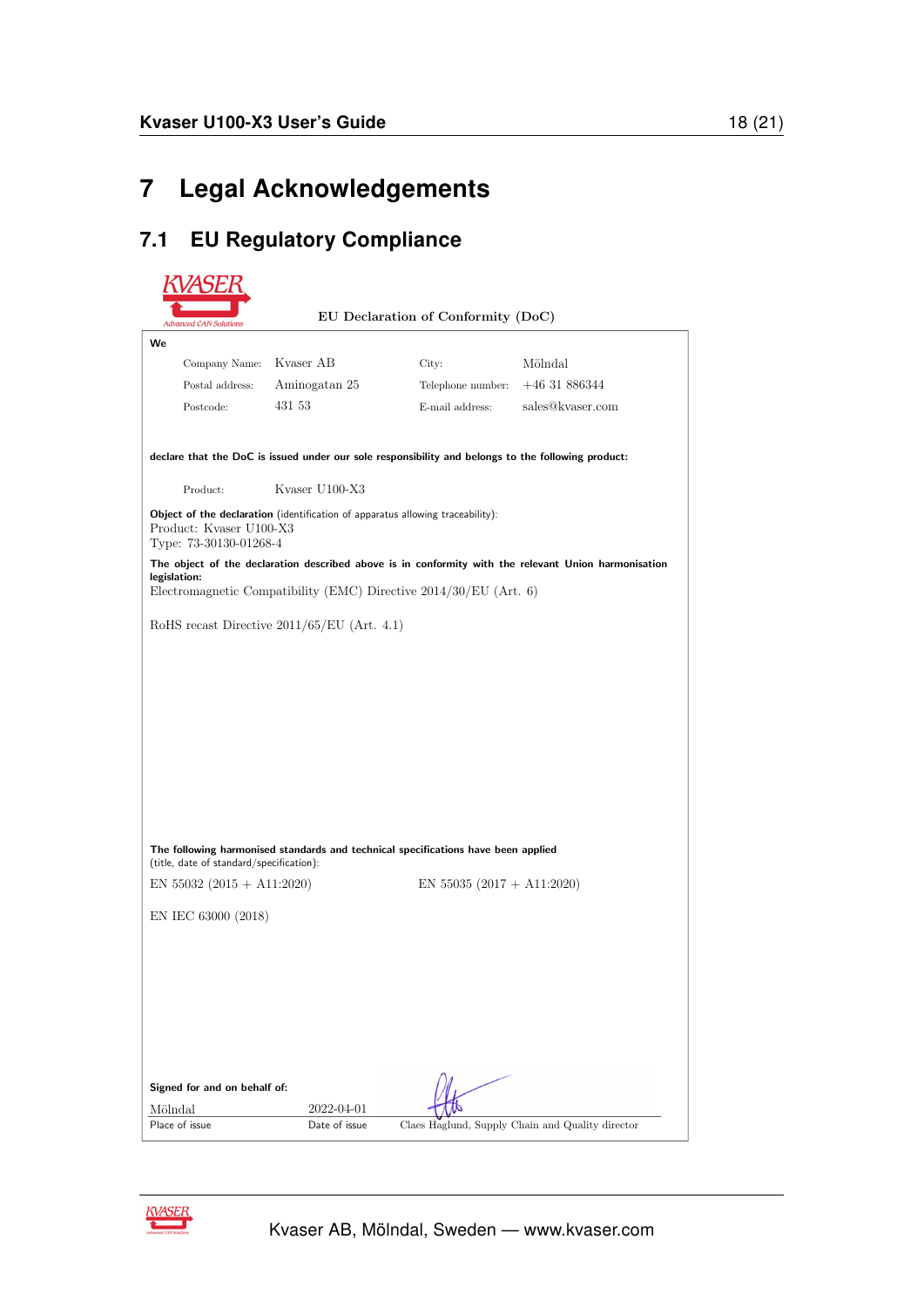## <span id="page-18-0"></span>7.2 FCC Regulatory Compliance



Federal Communications Commission (FCC) Compliance Information Statement

#### IDENTIFICATION OBJECT:

Product: Kvaser U100-X3 Type: 73-30130-01268-4

#### APPLICABLE COMPLIANCE STATEMENTS:

CFR Title 47 Part 15 §15.107, §15.109 This device complies with part 15 of the FCC Rules. Operation is subject to the following two conditions: (1) This device may not cause harmful interference, and (2) this device must accept any interference received, including interference that may cause undesired operation.

#### RESPONSIBLE PARTY (IN USA) NAME:

Kvaser Inc. 23881 Via Fabricante, Suite 503 Mission Viejo, CA 92691

Internet contact: support@kvaser.com

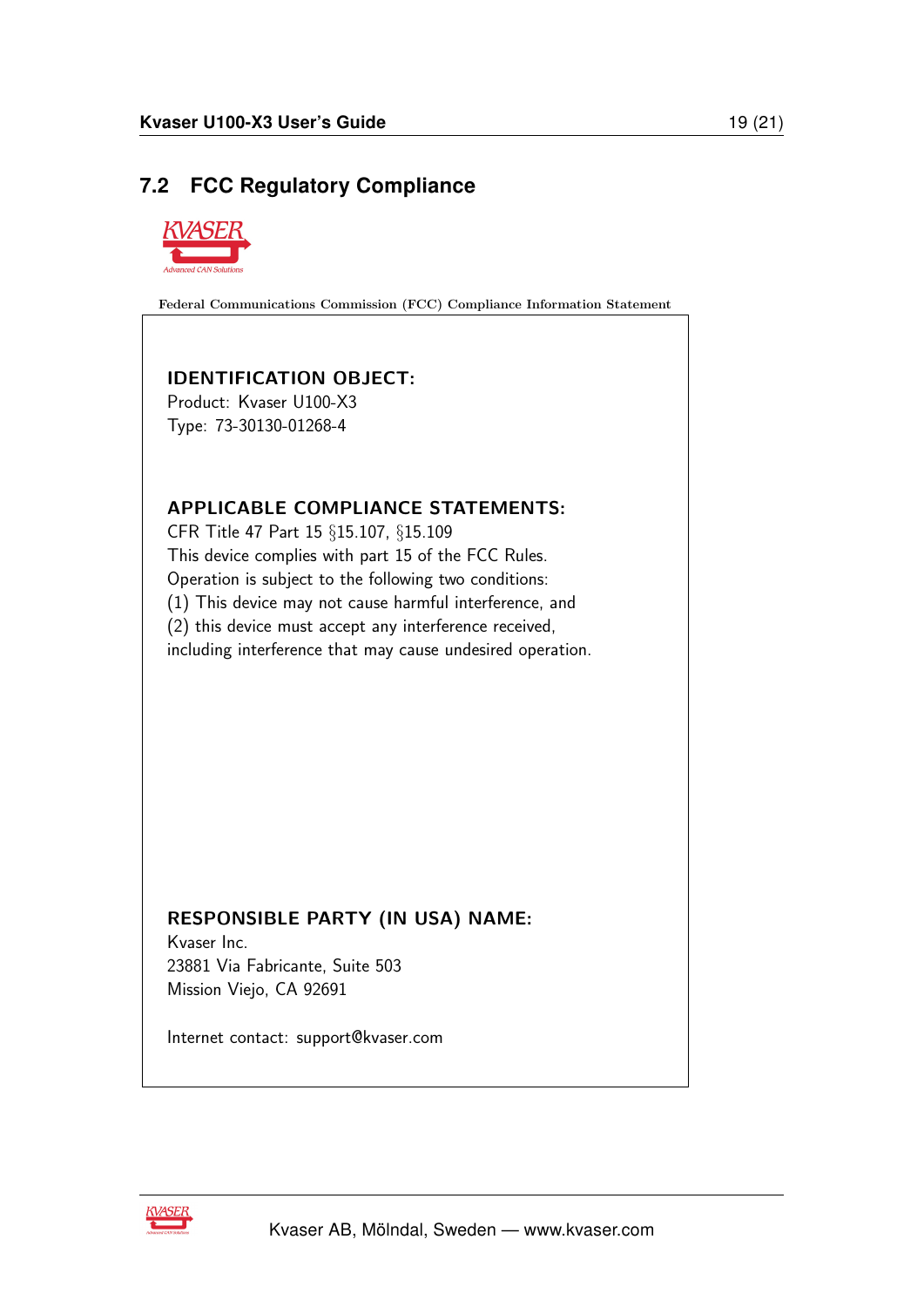## <span id="page-19-0"></span>7.3 Patents, Copyrights and Trademarks

All trademarks are the property of their respective owner. Windows is a registered trademark of Microsoft Corporation in the United States and other countries.

Adobe, the Adobe logo, and Reader are either registered trademarks or trademarks of Adobe Systems Incorporated in the United States and/or other countries.

MagiSync is a trademark of Kvaser AB.

DeviceNet is a trademark of Open DeviceNet Vendor Association, Inc.

NMEA 2000 is the registered trademark of the National Marine Electronics Association, Inc.

For information about Kvaser related CAN patents, see [www.kvaser.com/patent.](https://www.kvaser.com/patent/)